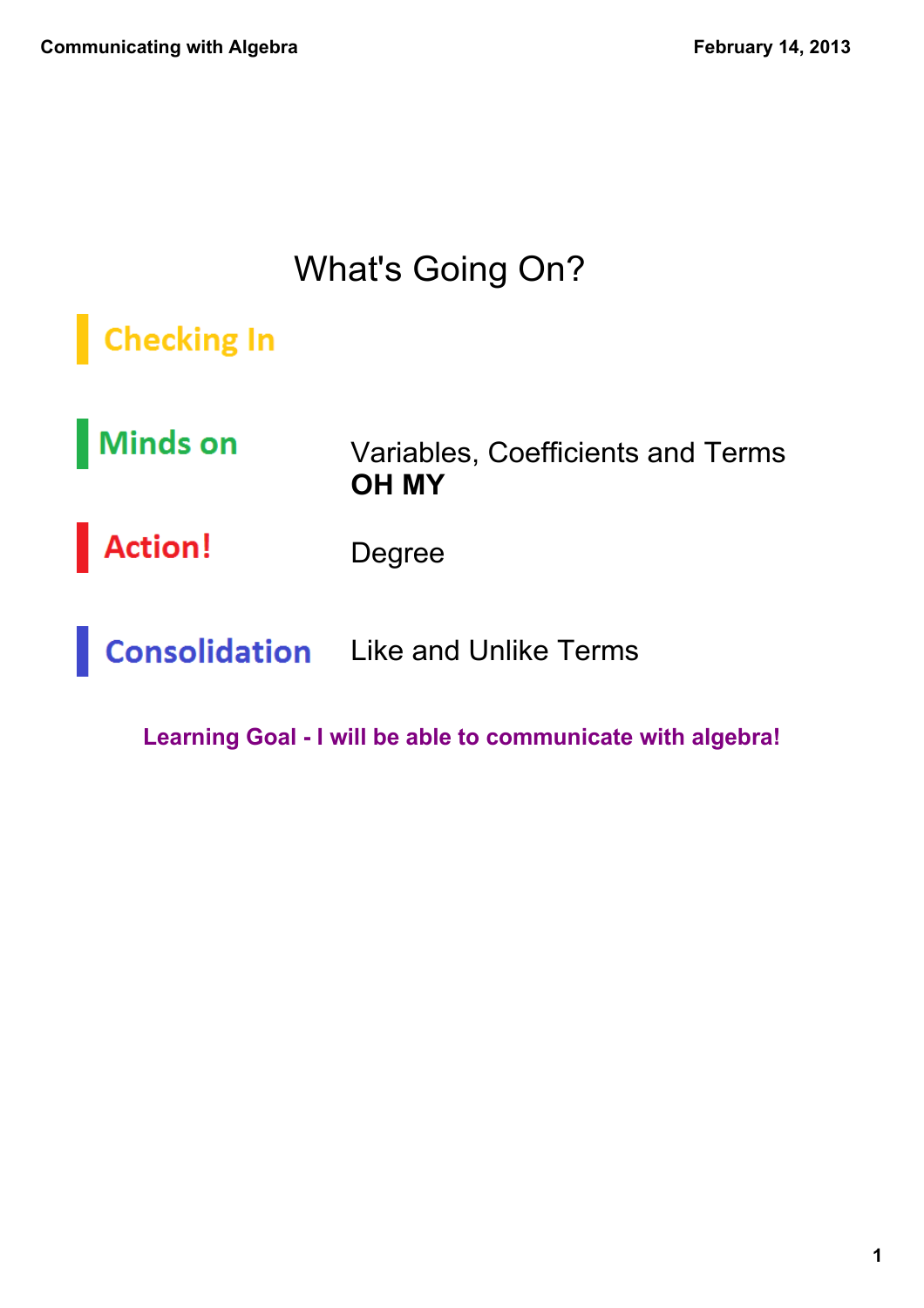**Communicating with Algebra**

# Integer Quiz

You can use a calculator. Please write in pencil.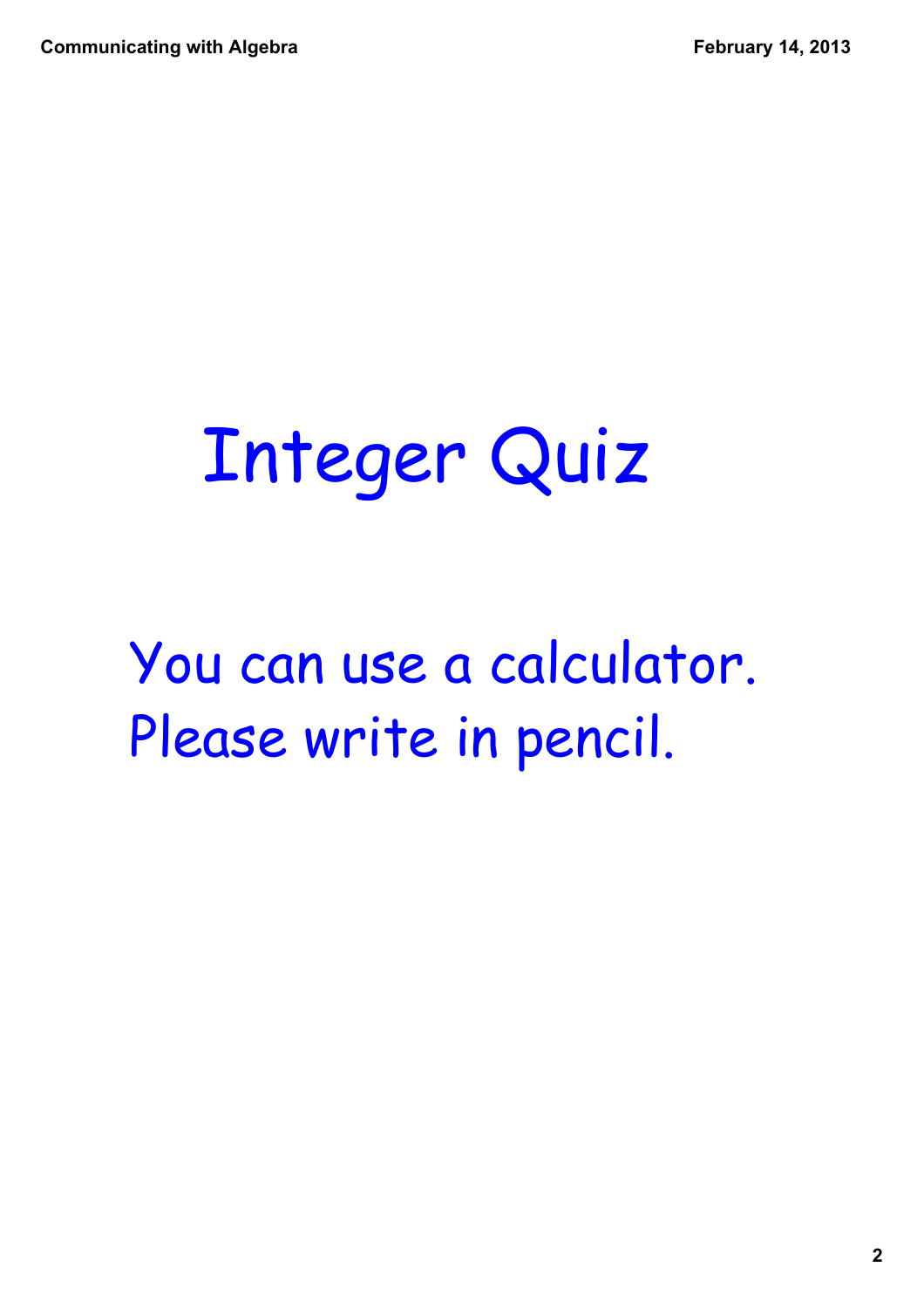**Checking In** 

# Taking Notes

In this class, you are expected to take your own notes.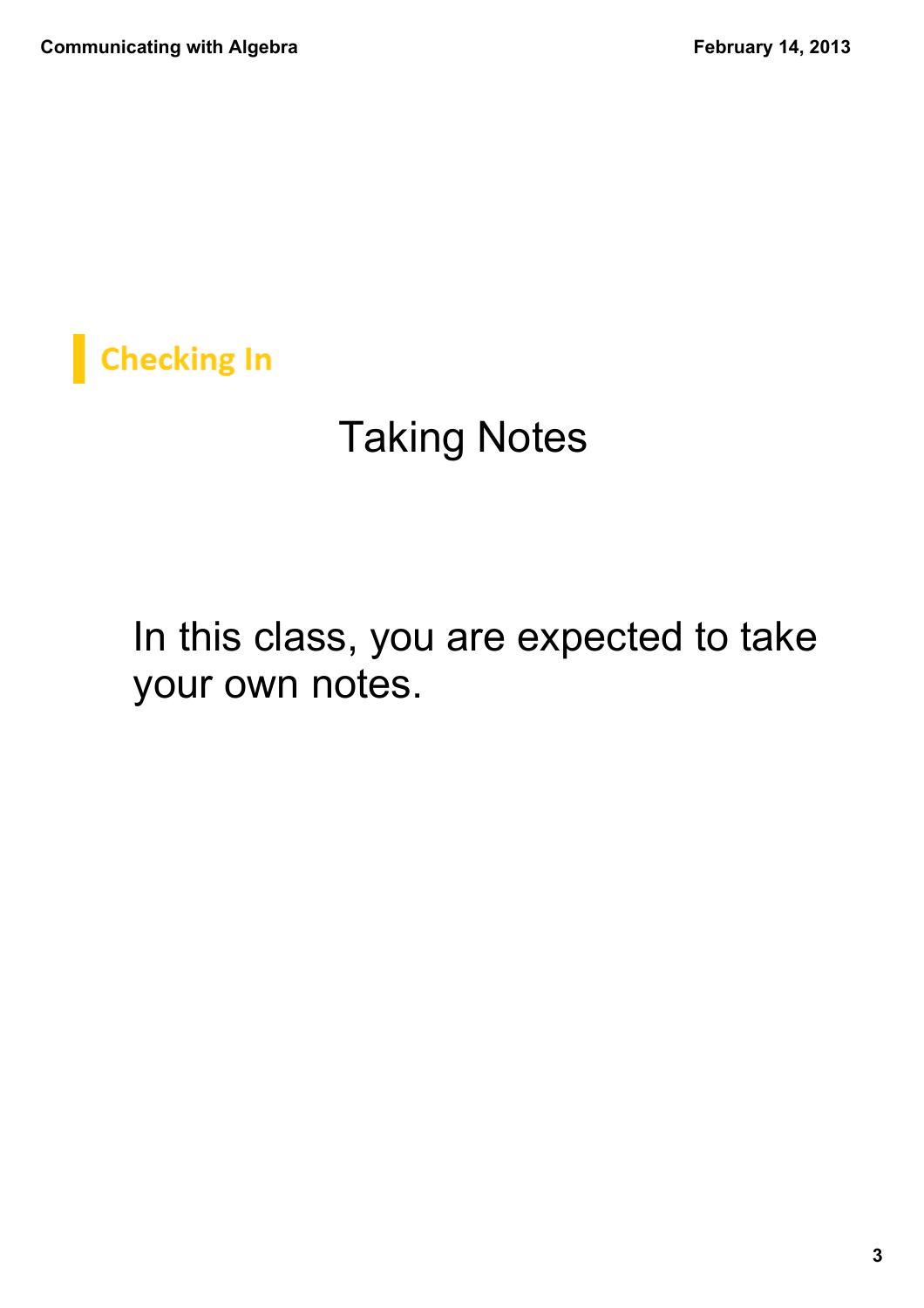#### Variables, Coefficients and Terms OH MY

Thurs

Yesterday I gave you some homework problems that used some new language:

- **polynomial expression**
- **variable**
- **coefficient**
- **term**

Let's take a look at one of these questions and see what these terms are all about!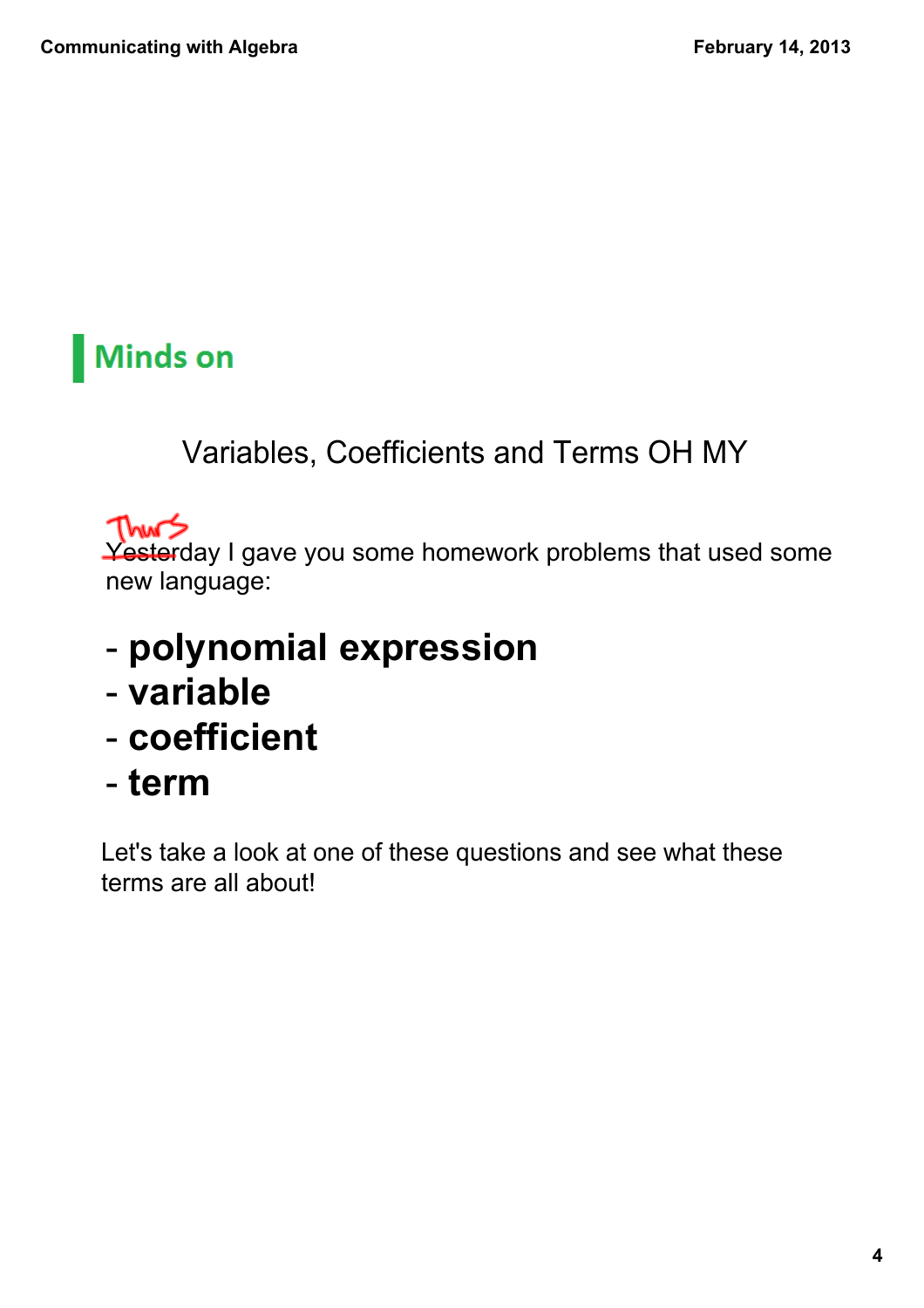#### **polynomial expression coefficient variable term**

11. Meridith has a summer job at a fitness club. She earns a \$5 bonus for each student membership and a \$7 bonus for each adult membership she sells.

a) Write a **polynomial expression** that describes Meridith's total bonus.

Lets represent the number of student Let a represent the number of  $15 + 7a$  $this$  is the same (S times s)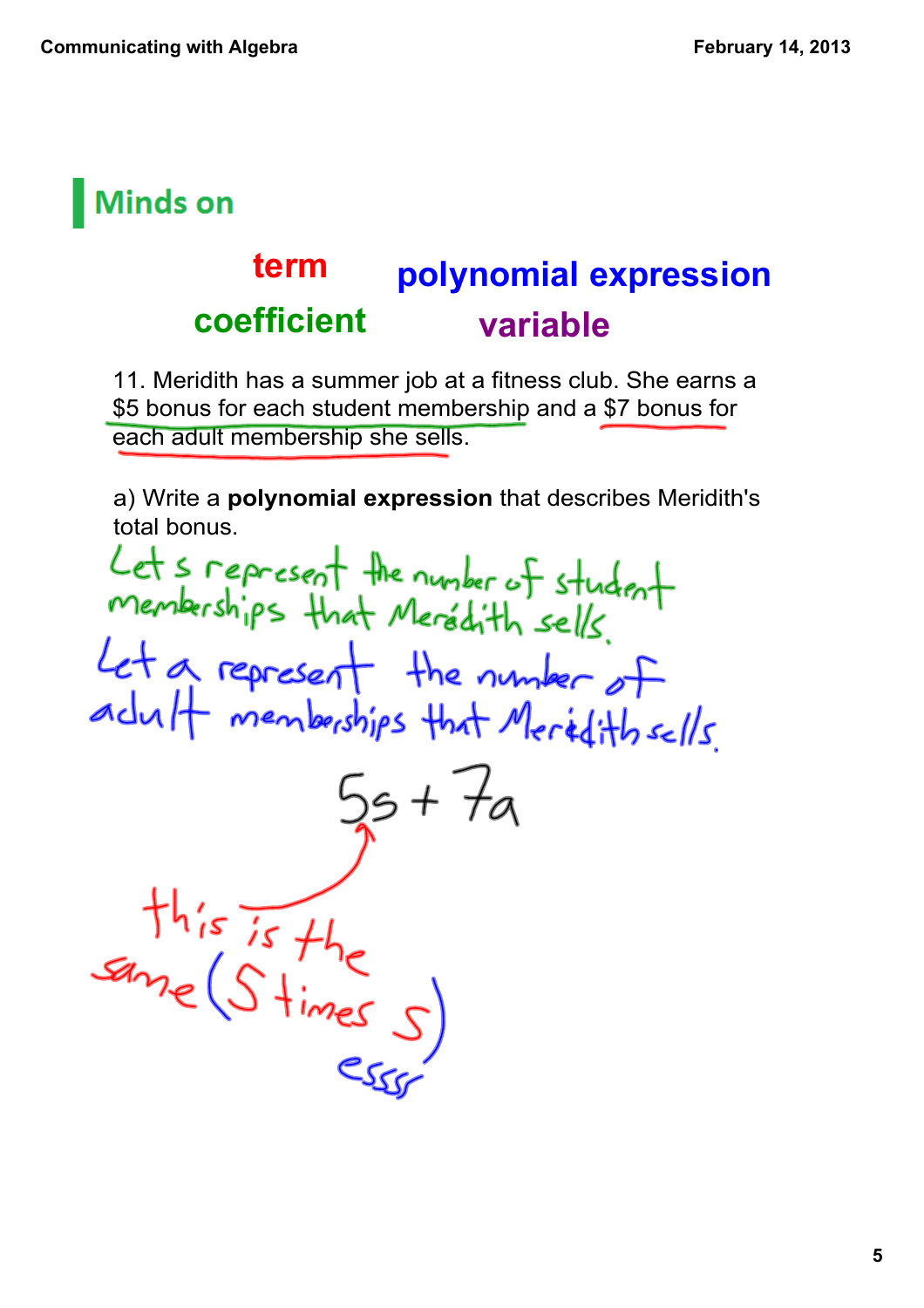11. Meridith has a summer job at a fitness club. She earns a \$5 bonus for each student membership and a \$7 bonus for each adult membership she sells.

b) Identify the **variable** and **coefficient** of each term and explain what the mean.  $\mathbf{r}$ 

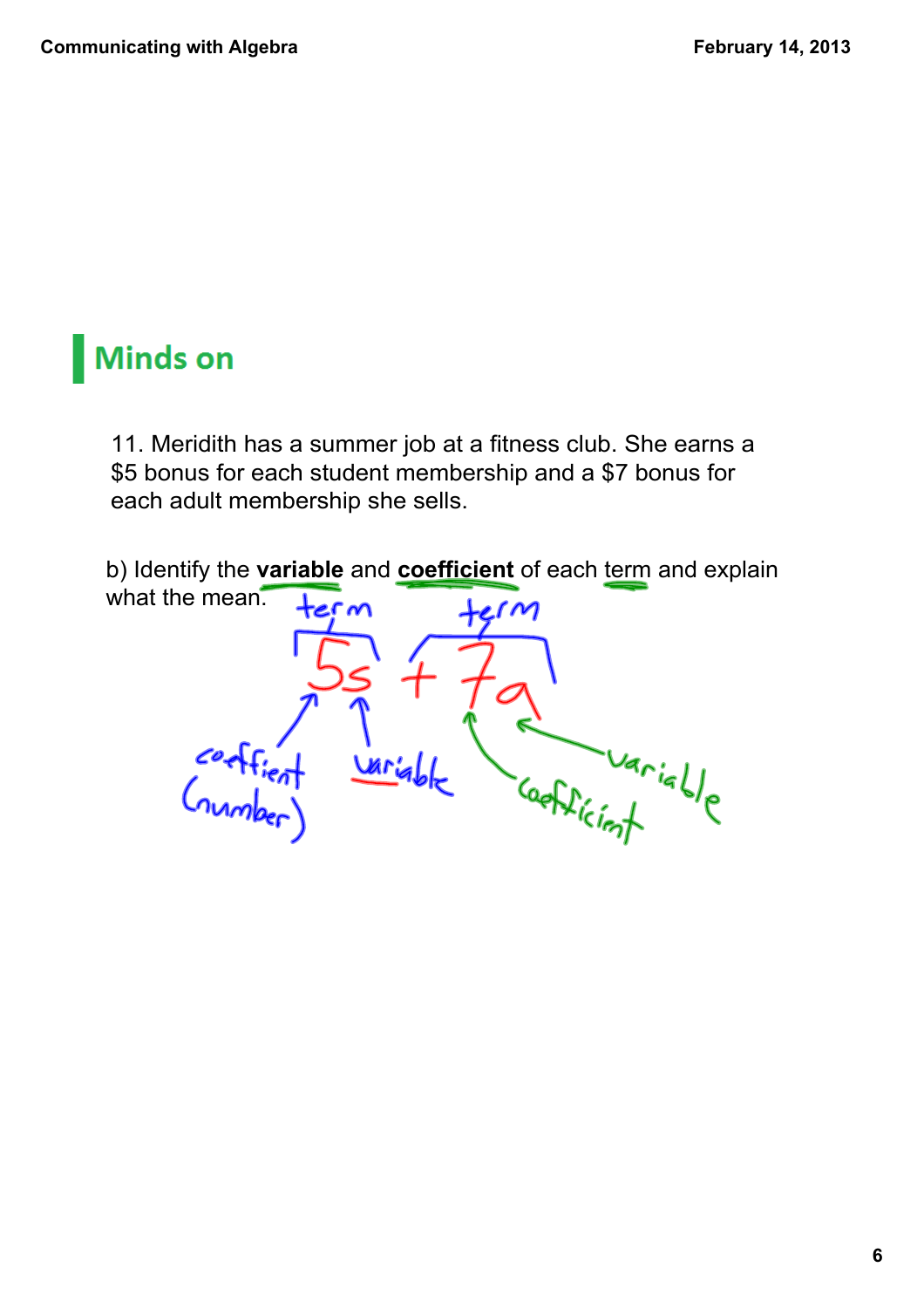11. Meridith has a summer job at a fitness club. She earns a \$5 bonus for each student membership and a \$7 bonus for each adult membership she sells.

c) How much will Meredith's bonus be if she sells 12 student memberships and 10 adult memberships?

 $5s + 7a$  $=5(12)+7(10)$  $= 60 + 70$  $Meridith's bonus is $130$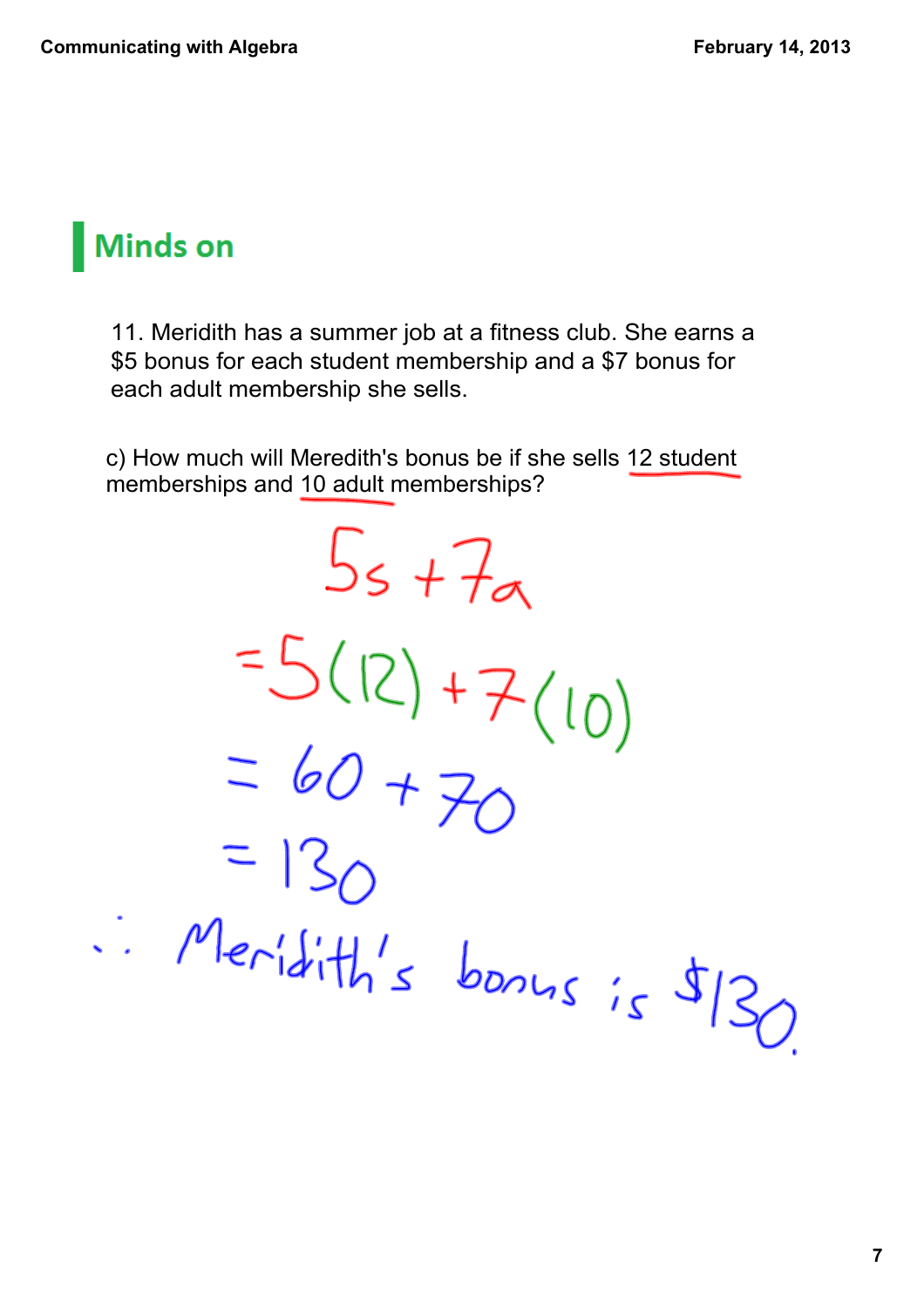#### What's a Polynomial?

Polynomial - an algebraic expression consisting of one or more terms (combination of coefficients and/or variables) connected by addition and subtraction.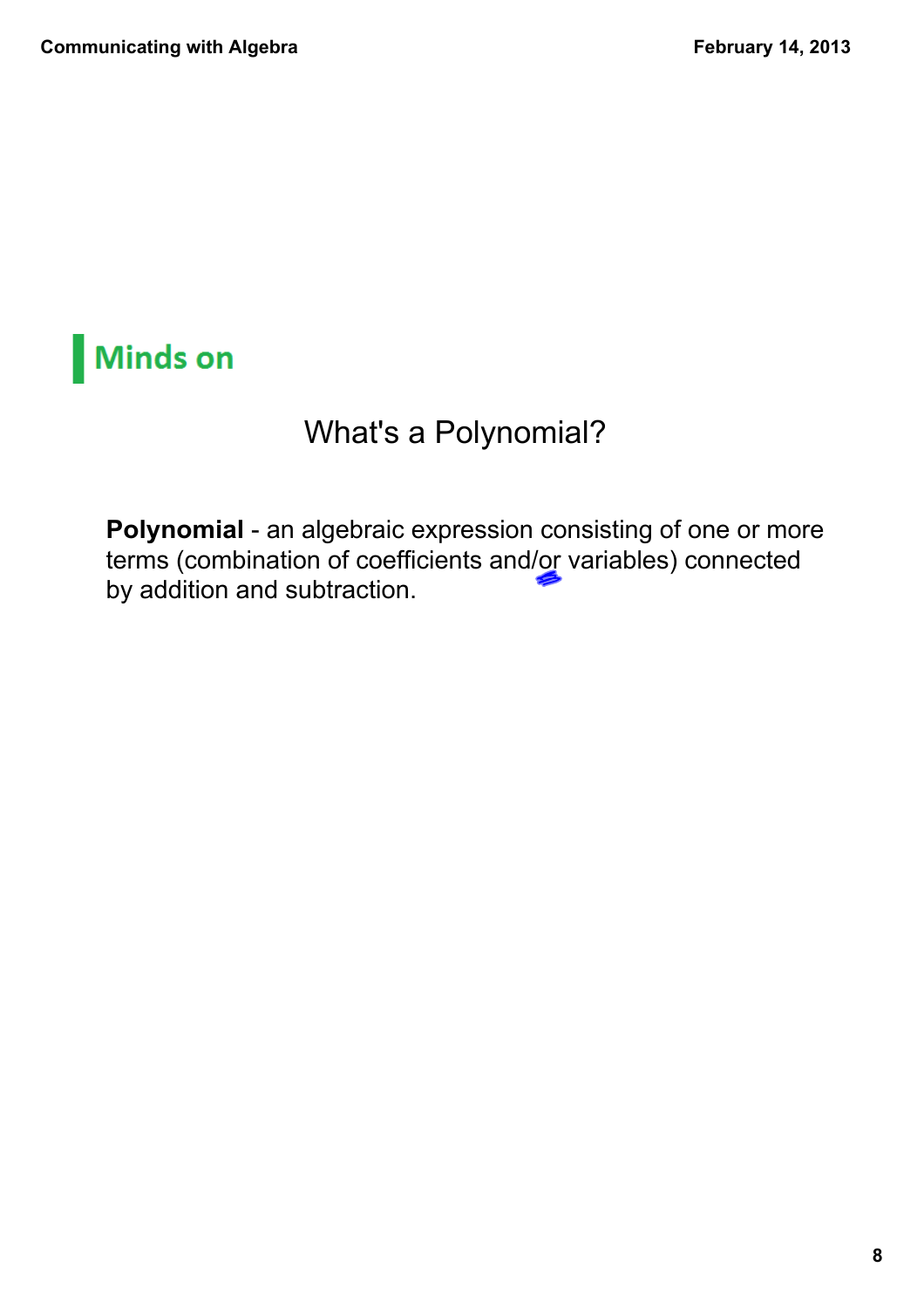Variables, Coefficients and Terms OH MY

In the **term** (-8x we have a **variable** and we have a **coefficient**.

The **variable** is  $\angle$ 

The **coefficient** is  $\underline{\mathcal{S}}$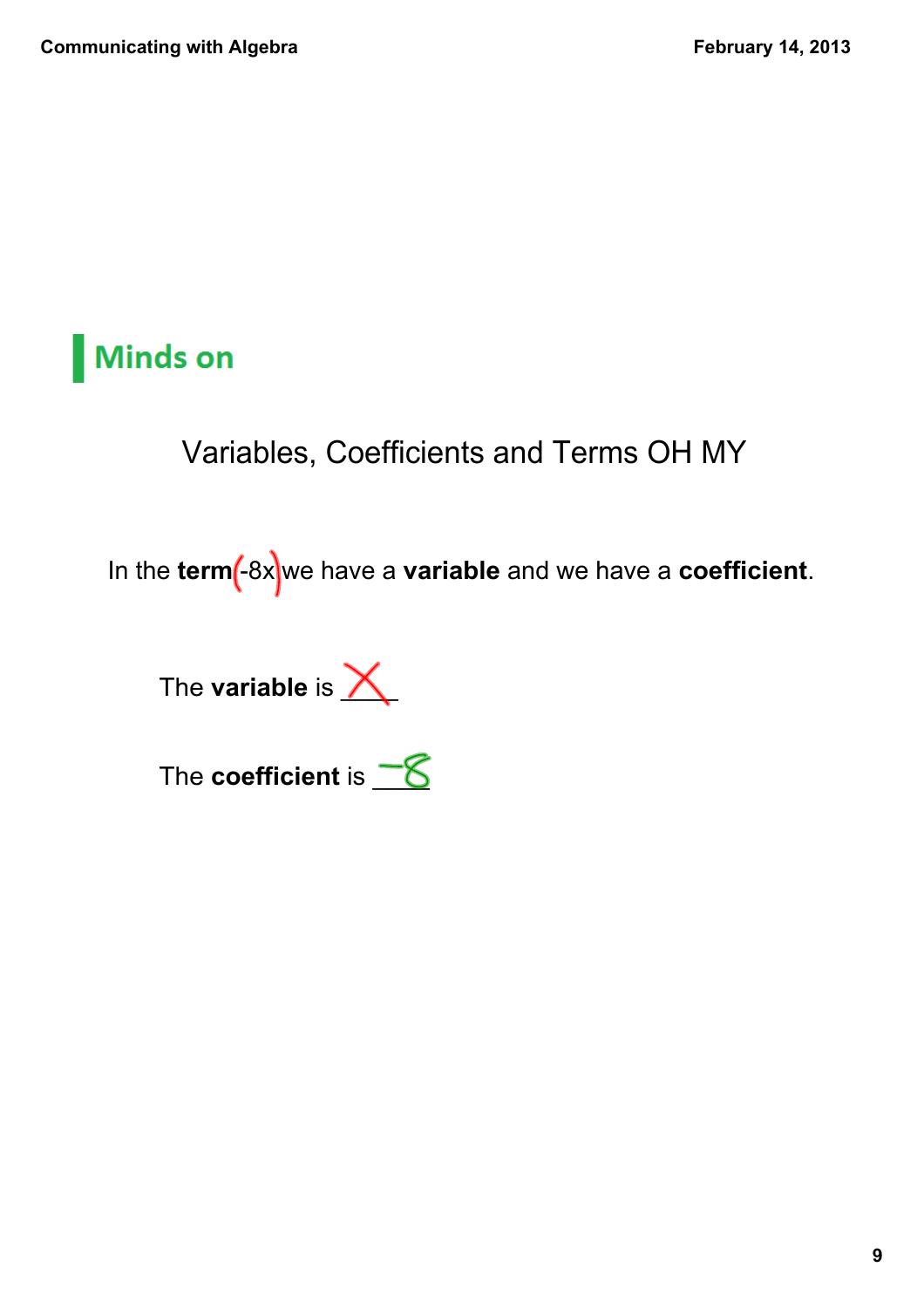#### Variables, Coefficients and Terms OH MY

In the **term(-**3.5n<sup>2</sup> we have a **variable** and we have a **coefficient**.

The **variable** is  $\sum^2$ 

The **coefficient** is **3.5**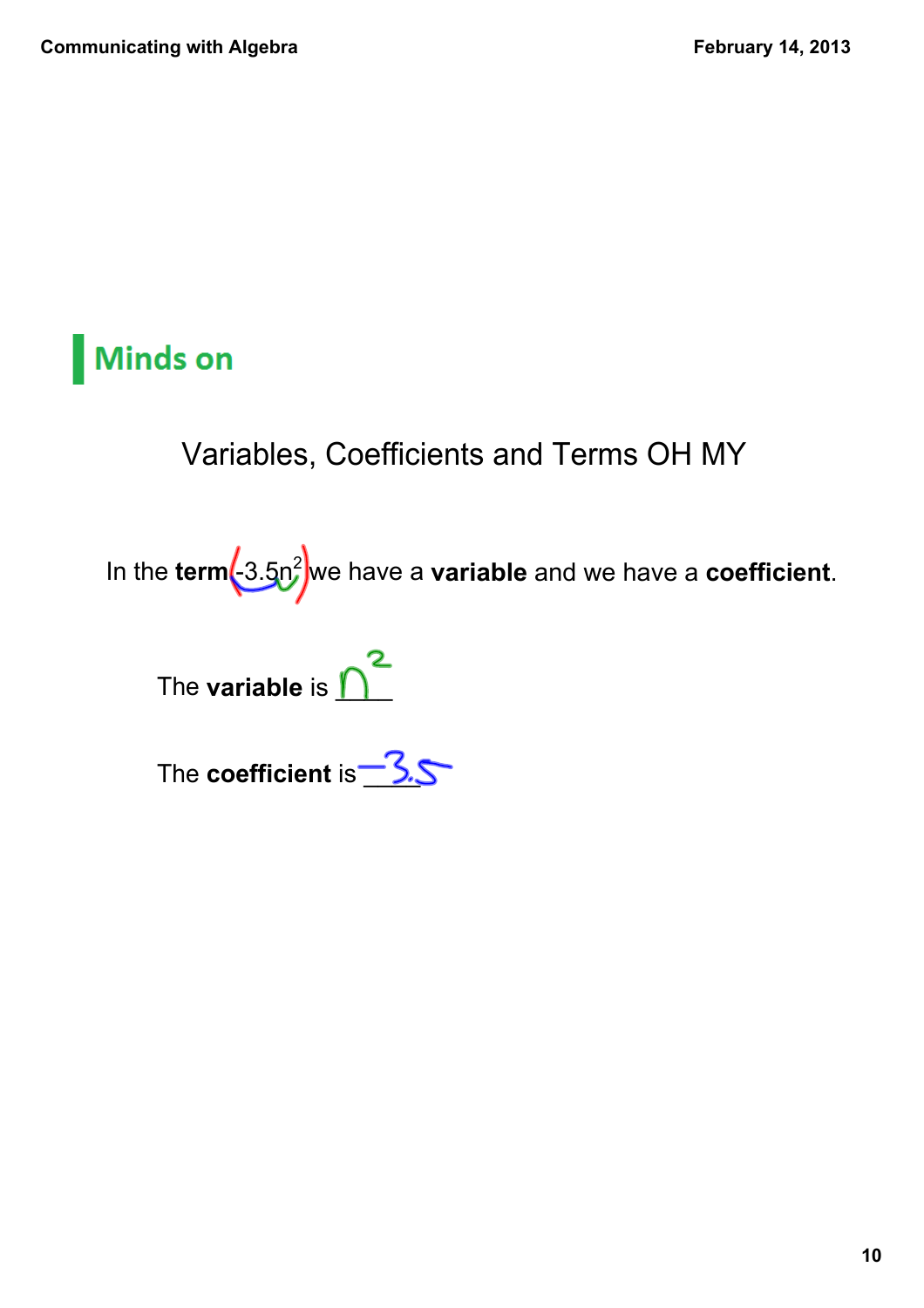Variables, Coefficients and Terms OH MY

In the **term** g<sup>4</sup>

The **variable** is  $q'$ The **coefficient** is  $\frac{1}{\sqrt{2}}$  When we have a term with "no" coefficient we know the coefficient is in fact 1!!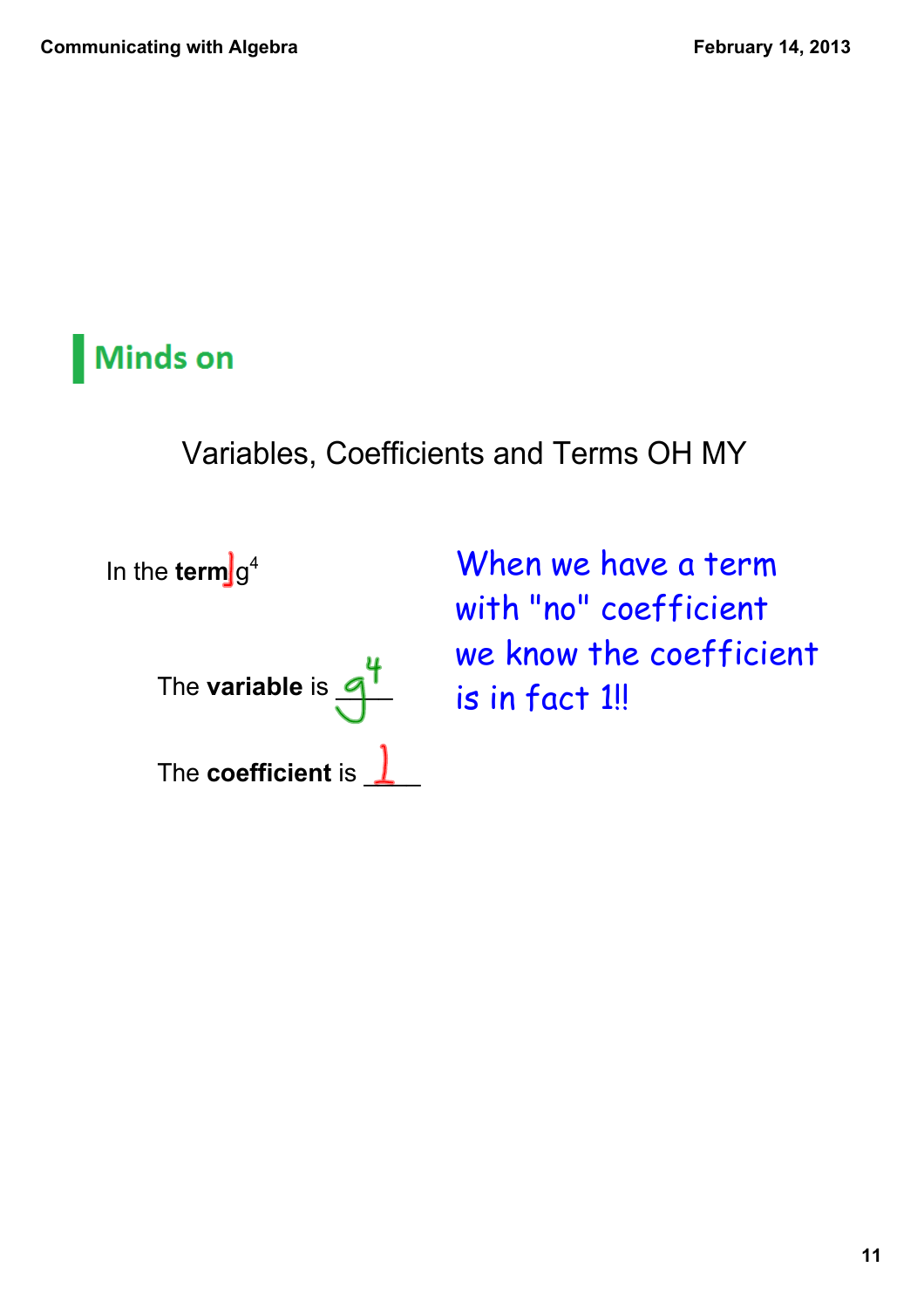In the term  $-3.5x^{2}y$ Variable: X<sup>2</sup>y'  $C$ oefficient: -35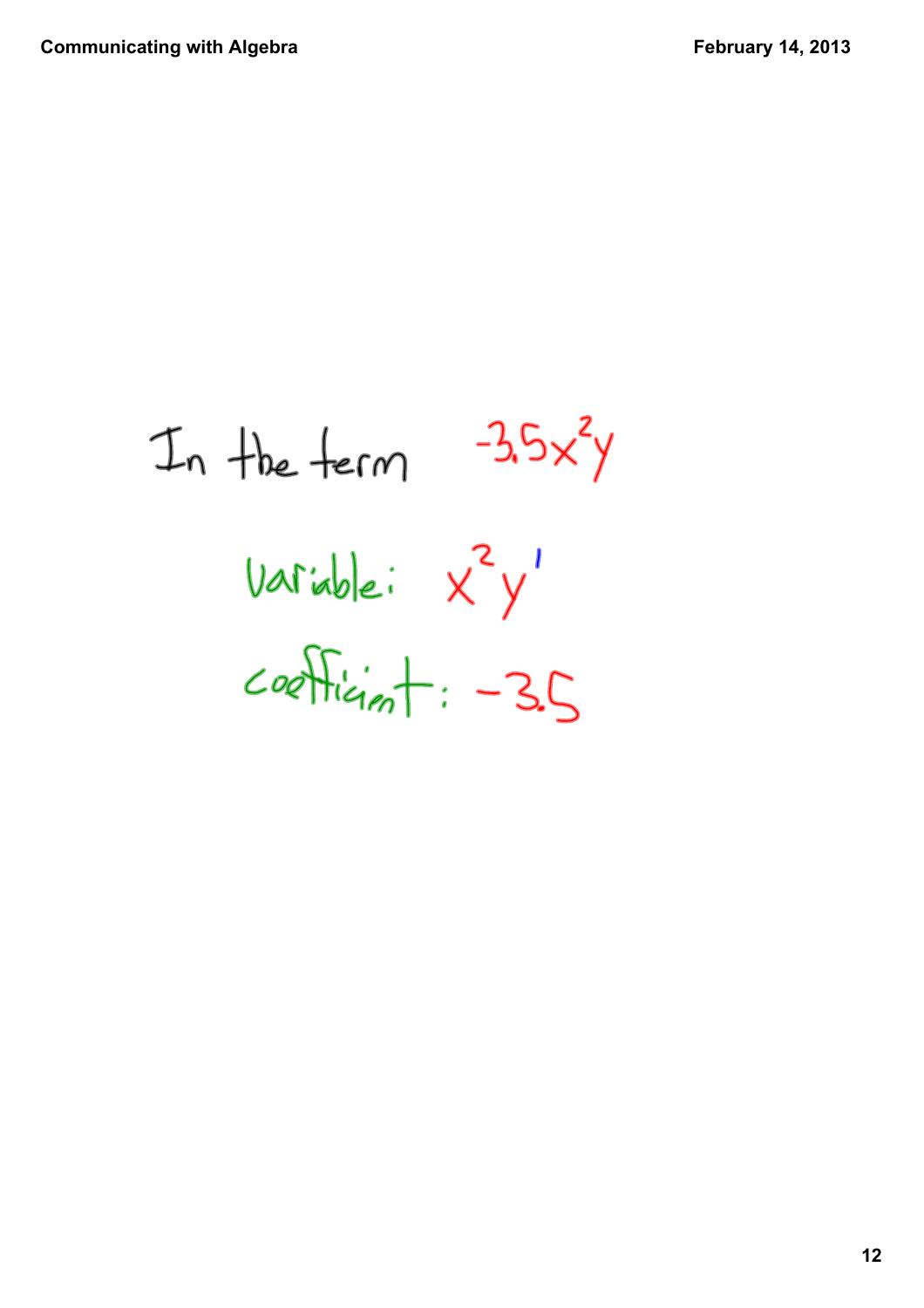In the term  $-125$ Variable: no variable!  $coefficients - 125$  $-125$  is a <u>constant</u> tem a term with no variable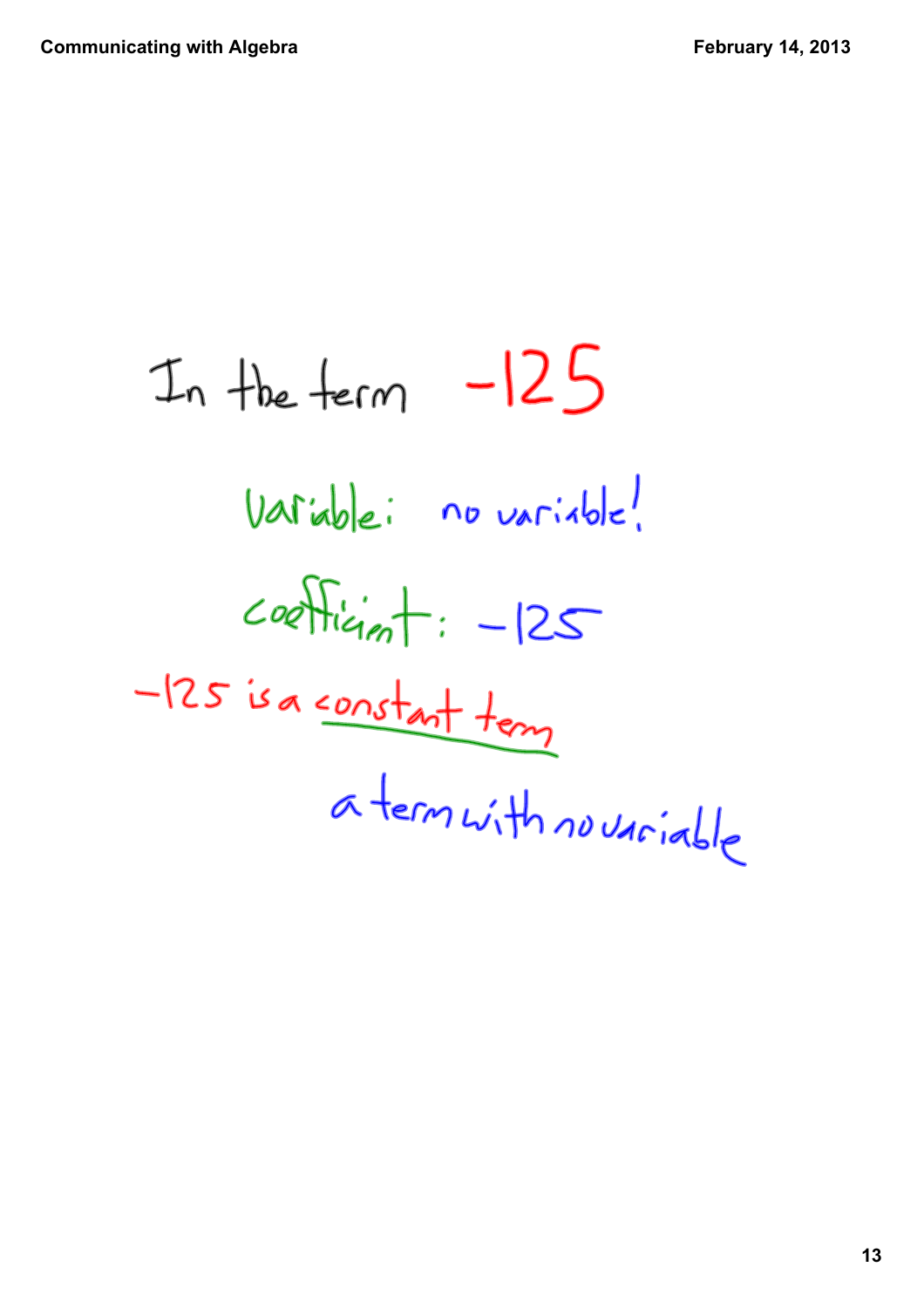# **Action!**

#### What's a Polynomial?

**Polynomials** are further broken into *monomials, binomials, trinomials,* and *polynomials*:

|                                 | n-Termed            |                                                                     |                                                     |
|---------------------------------|---------------------|---------------------------------------------------------------------|-----------------------------------------------------|
|                                 | monomials           | binomials                                                           | trinomials                                          |
|                                 | $-4k^{2}80$         | $(a^2b^3)$<br>$\left(2c-4\right)$<br>$\overline{mn} + \overline{0}$ | $\frac{3}{2}-2h^4+5$<br>3a<br>$-7r^4 + 5s^3 - 6t^7$ |
|                                 |                     | $x+y$                                                               | $x + 1$                                             |
|                                 | $-8a^{2}b^{2}c^{3}$ |                                                                     |                                                     |
| A polynomial with"<br>One term. |                     |                                                                     |                                                     |
|                                 |                     | A polynons in                                                       | polysmiral with                                     |
|                                 |                     |                                                                     | three terms.                                        |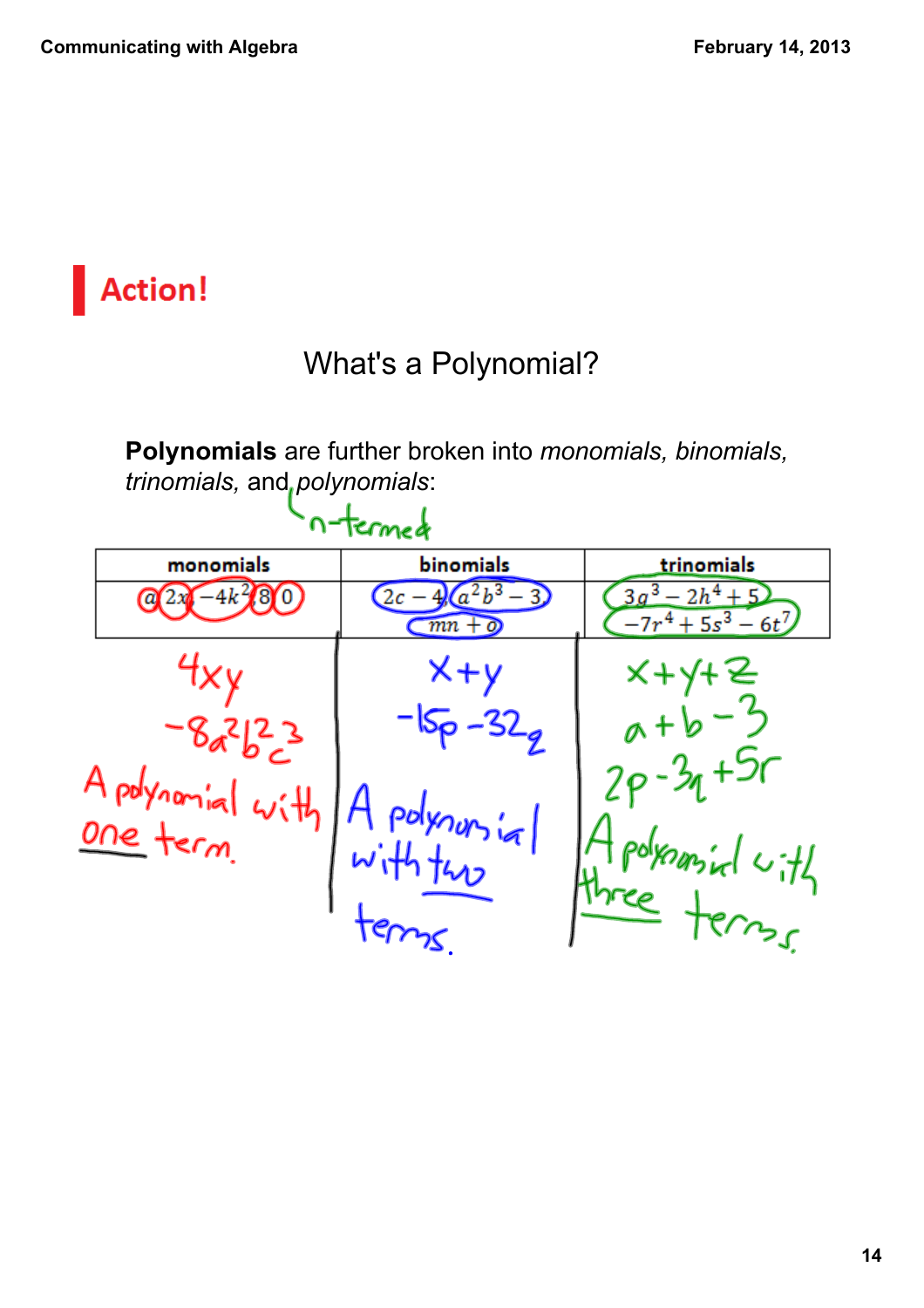### **Action!**

# What's a Polynomial?

#### **Polynomials** are also classified by degree:

| polynomial          | degree |
|---------------------|--------|
| $2x - 4y$           |        |
| $2a^4 - 4b^3$       |        |
| $-5j^9 + 6k - 4l^3$ |        |
| 72                  |        |
| $-100y^{7}+5$       |        |
| $3y^7 + 2y^4$       |        |
| $8m^3n^6 - 3m^2n^9$ |        |

The *degree* of a polynomial is based on:

the highest degree of any one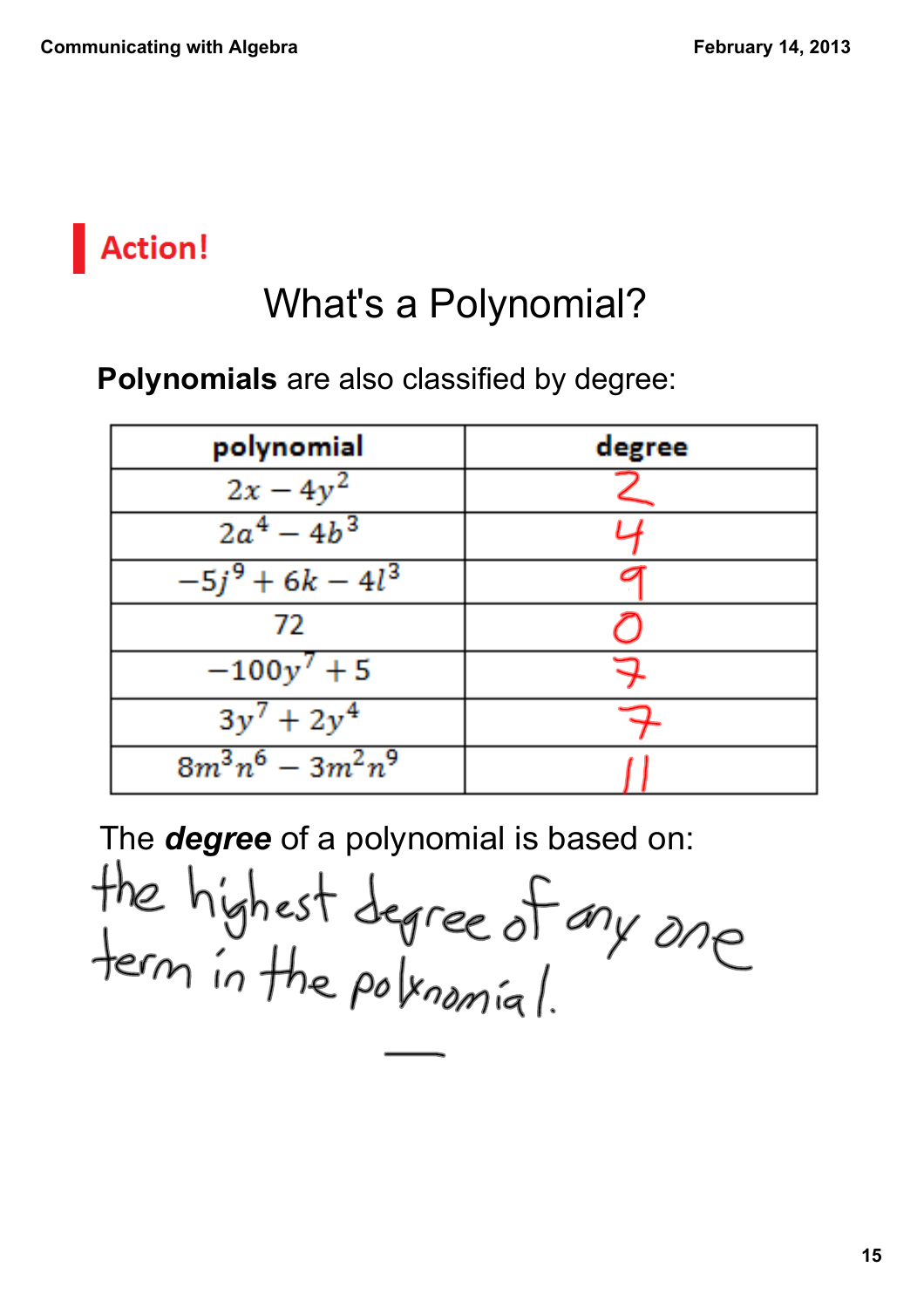

The degree of the polynomial is<br>9 (highet degree of any 1 tem)